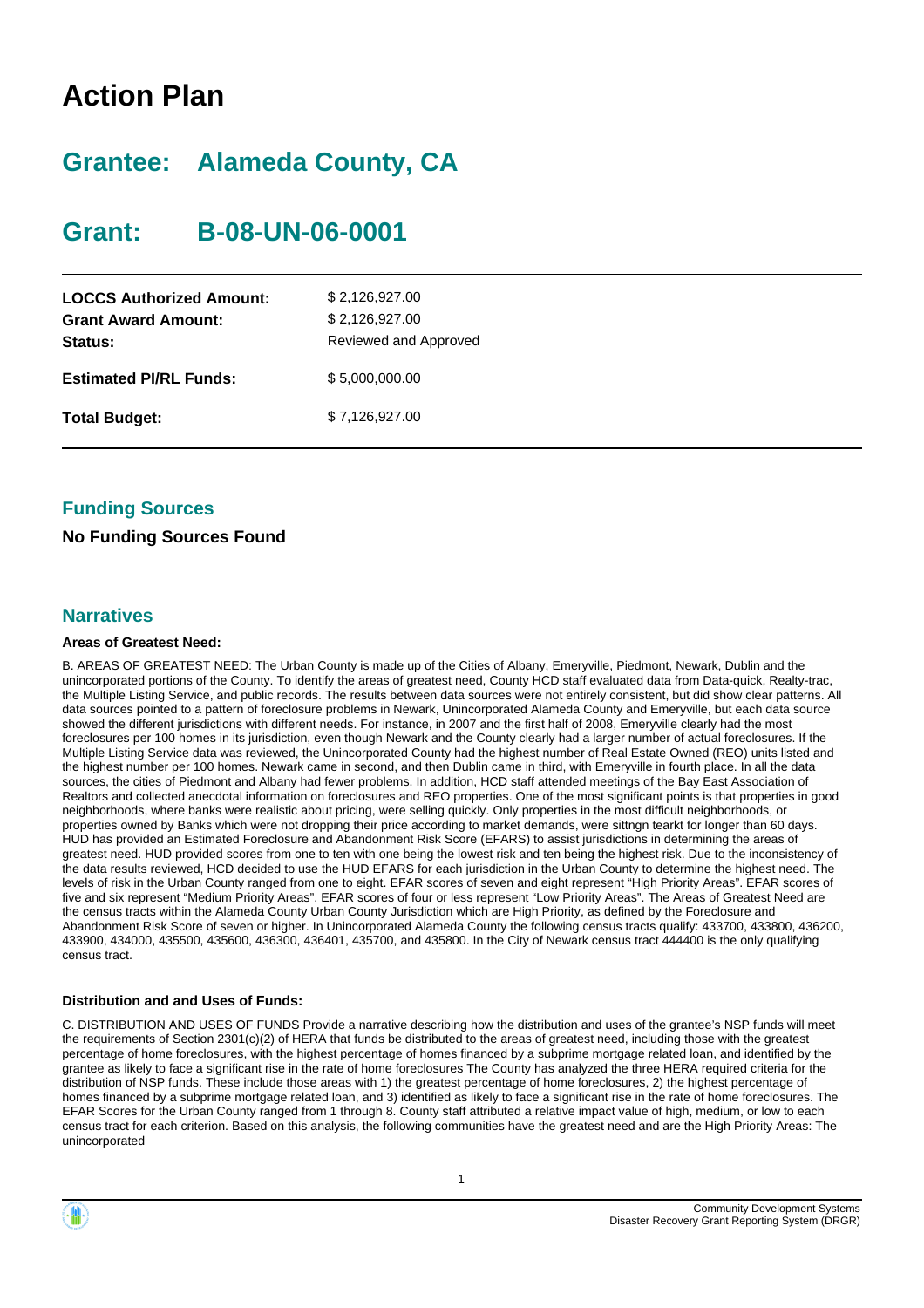neighborhoods of Ashland, Cherryland, Fairview, Foothill Knowles, Fairmont, El Portal Ridge, and San Lorenzo and certain neighborhoods in the city of Newark. The cities and communities of Castro Valley, Newark and Emeryville are also suffering from foreclosures and are the Medium Priority Areas. The remaining cities and communities in the Urban County are Low Priority Areas for this program. All programs listed in Section G will be available in the High Priority Areas only. If in the future, HUD publishes additional EFAR scores, the County will re-analyze each census tract in the Urban County, and will then update those areas that qualify under the High Priority Area to correspond with the same criteria listed above. In no case shall NSP funding be used in areas that are not High Priority. Use of Funds: The eligible uses of the NSP funds are: A. Establish financing mechanisms for the purchase and rehabilitation of properties that have been abandoned or foreclosed, B. Purchase and rehabilitate properties that have been abandoned or foreclosed upon C. Establish land banks for homes that have been foreclosed upon, D. Demolish blighted structures, E. Redevelop demolished ad vaantropetiesI Section G substantial amendment to the 2008- 09 Action Plan, Alameda County outlines each of the programs and activities contemplated under this program.

#### **Definitions and Descriptions:**

#### A. DEFINITIONS AND DESCRIPTIONS

In the context of the Neighborhood Stabilization Program, the following definitions will apply: (1) "Affordable Housing Cost for Owner-Occupied Housing" a. For low income households (51 - 80% of area median income), affordable housing cost shall not exceed the product of 30 percent of 70 percent of the area median income adjusted for Household size appropriate for the unit. b. For moderate income households (81-100% of area median income), whose gross incomes exceed the maximum income for low income households and do not exceed middle income households, the product of 30 percent of 90 percent of the area median income adjusted for Household size appropriate for the unit. c. For middle income households (up to 120% of area median income), affordable housing cost shall not exceed the product of 30 percent times 110 percent of the area median income adjusted for Household size appropriate for the unit. (2) "Affordable Rents" a. For very low income households (50% or below area median income), the product of 30 percent times 50 percent of the area median income adjusted for assumed household size appropriate for the unit. b. For low income households (51 - 80% of area median income), the product of 30 percent times 70 percent of the area median income adjusted for assumed household size appropriate for the unit c. For moderate income households (80- 100% of area median income) whose gross incomes exceed the maximum income for low income households, the product of 30 percents 90 percent of median income adjusted for assumed household size appropriate for the unit. c. For middle income households (up to 120% of area median income), the product of 30 percent times 110 percent of the area median income adjusted for assumed household size appropriate for the unit. (3) "Assumed Household Size" Unit size Household Size Studio 1 1 bedroom 2 2 bedroom 3 3 bedroom 4 4 bedroom 5 (3) "Area Median Income" shall mean the median gross yearly income, adjusted for Actual Household Size as specified herein, in the County of Alameda, California, as published from time to time by HUD. In the event that such income determinations are no longer published, or are not updated for a period of at least eighteen (18) months, the County shall provide the Borrower with other income determinations which are reasonably similar with respect to methods of calculation to those previously published by HUD (4) "Blighted Structure" shall mean buildings or conditions causing blight as defined in California Health and Safety Code Section 33031(a)(1) and (2) (5) "Continued Affordability" for Owner Occupied Housing shall meet or exceed the HOME Investment Partnerships Act (HOME) minimum requirements [24 CFR 92.254 (a)(4) and (5)] and shall mean one or more of the following: a. Deed Restricted Programs: Buyers of homes assisted with NSP funds in a deed restricted program shall enter into a resale agreement that shall restrict the future sales price to keep the home affordable to future buyers. The resale restriction will also require future purchasers to be low, moderate, or middle income, occupy the home as their primary residence, and enter into a new resale restriction. b. Shared Appreciation Loans: Buyers of homes assisted with NSP funds in a shared appreciation program shall execute a promissory note and deed of trust which will secure the loan principalplus a share of the appreciation. Any loan repayments made during the first five years of the NSP program will be used to subsidize additional purchasers of foreclosed homes. c. The County will ensure continued affordability by for NSP assisted housing by requiring documentation of income-eligibility upon sale or initial occupancy of each NSP assisted unit. (6) "Continued Affordability" for Rental Occupied Housing shall meet or exceed the HOME Investment Partnership Act (HOME) minimum requirements [24 CFR 92.254 (a)(4) and (5)] and if additional HCD sources are used that leverage the NSP funds, shall likely last a minimum of 55 years. All rental housing projects will be restricted by Regulatory Agreements and Deed of Trust securing the County's investment in the property. Minimum Affordability Periods Rehabilitation or acquisition of existing housing per unit amount of NSP funds HOME Standard Under \$15,000 5 \$15,000-\$40,000 10 Over \$40,000 or rehabilitation involving refinancing 15 New construction or acquisition of newly constructed housing 20 (7) "Estimated Foreclosure and Abandonment Risk Score (EFAR Score)" HUD developed a risk score using factors that include decline in home values, unemployment rates, rate of high cost loans (i.e. interest rates 3 percentage points above the Treasury rate), foreclosure start rates, and vacant property rates (using U.S. Postal Service reports of homes that are vacant for over 90 days). (8) "Foreclosed". A property "has been foreclosed upon" at theoitta, under state or local law a foreclosure is complete. HUD generally will not consider a foreclosure to be complete until after the title for the property has been transferred from the former homeowner under some type of foreclosure proceeding or transfer in lieu of foreclosure, in accordance with state or local law. (9) "High Priority Areas" are the cities and communities that have an EFAR Score of seven or eight in the Urban County as discussed in Section B (Greatest Need) below. (10) "Housing Costs for Owner-Occupied Housing" shall mean all of the following costs associated with a particular housing unit: a. principal and interest on mortgage loans, and any loan insurance fees associated with the loan; b. property taxes and assessments; c. fire and casualty insurance; d. property maintenance and repairs; e. reasonable allowance for utilities not including telephone or cable; and f. homeowners association fees, if any. (11) "Low Income" shall mean households whose annual adjusted income does not exceed 50 percent of the area median income. (12) "Low Priority Areas" are the cities and communities that have an EFAR Score of four or lower as discussed in Section B (Greatest Need) below. (13) "Medium Priority Areas" are the cities and communities that have an EFAR Score of five or six as discussed in Section B (Greatest Need) below. (14) "Middle Income" shall mean households whose annual adjusted income does not exceed 120 percent of the area median income. (15) "Moderate Income" shall mean households whose annual adjusted income does not exceed 80 percent of the area median income. (16) "Rehabilitation Standards" shall mean the applicable residential standards in the California Building Code as amended by the California Building Standards Commission.

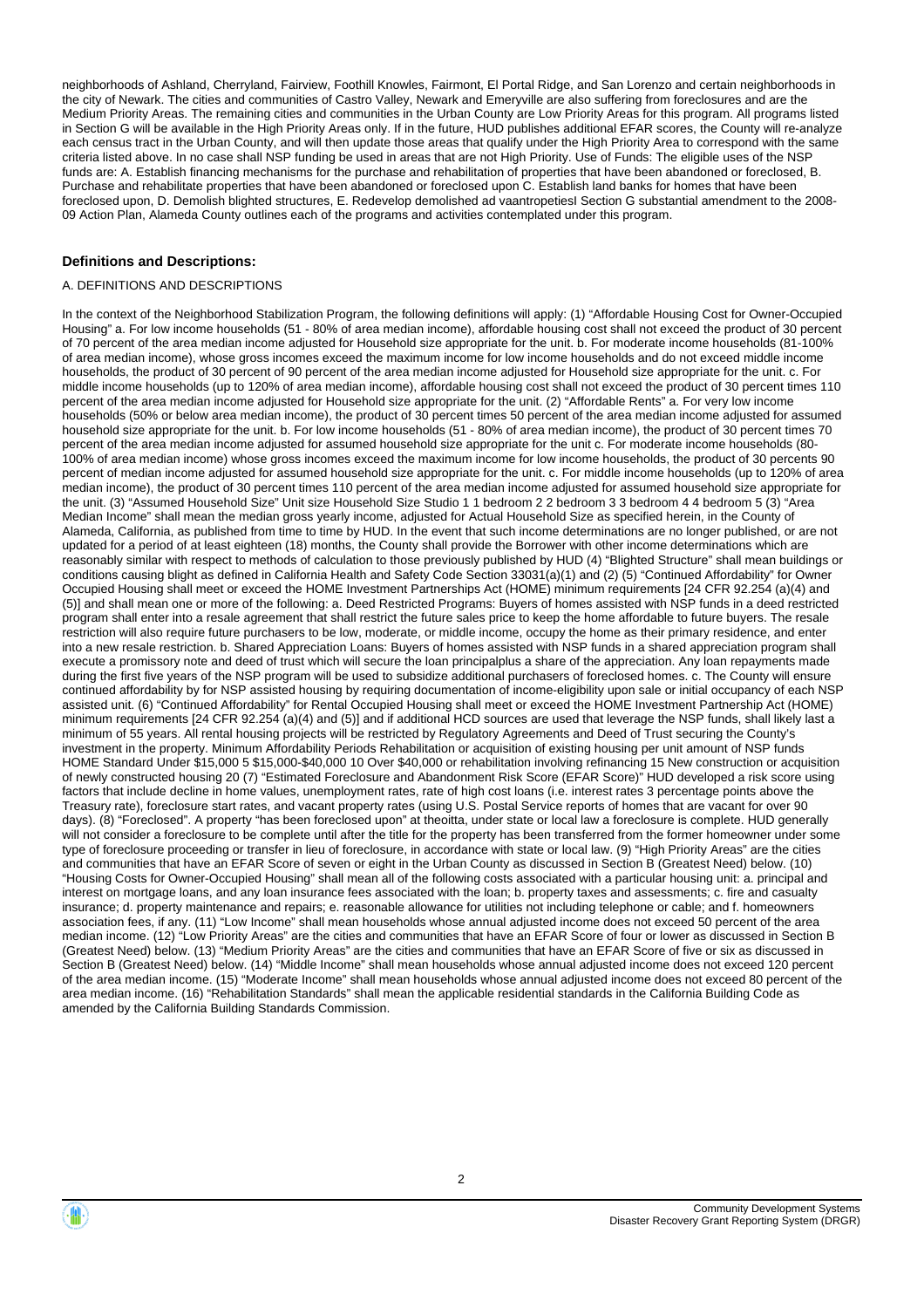#### **Low Income Targeting:**

D. LOW INCOME TARGETING: As required, Alameda County HCD will set aside 25% of the grant - \$531,740, for households whose incomes do not exceed 50% of Area Median Income. It is expected that this amount will be used for rental housing. It is estimated that this amount will assist in the creation of between 1 and 2 units of rental housing.

#### **Acquisition and Relocation:**

E. ACQUISITIONS & RELOCATION Indicate whether grantee intends to demolish or convert any low- and moderate-income dwelling units (i.e., 80% of area median income). To date, there are no regulated or restricted rental housing units in the Urban County jurisdiction which are in foreclosure. Alameda County will not demolish or convert any low income units as a direct result of NSP assisted activities. The City of Emeryville has had restricted for sale units in foreclosure. The City has successfully implemented a "Foreclosure Prevention Strategy Program" to help households avert foreclosure if they have received notices of default. However, this year, one of the households in the First Time Homebuyer program defaulted and lost their home. To our knowledge, this is the only restricted unit foreclosed upon in the Urban County. NSP funds will be used primarily to finance the acquisition and rehabilitation of foreclosed properties. Some funds may be used to provide down payment assistance or silent second loans to eligible households for the direct purchase of foreclosed homes. The goal will be to work with vacant units. However, if identified properties have tenants or previous owners living in the units, all applicable Relocation laws and regulations will be followed. Demolition and conversion of blighted structures is not a priority for Urban County NSP funds. However, during program implementation, the County may become aware of structures that should be demolished. If that is the case, the County will make every effort to work with a local nonprofit developer to build new housing units affordable to Low, Moderate or Middle income households. Additional information on all programs is included in Section G below.

#### **Public Comment:**

F. PUBLIC COMMENT: The Neighborhood Stabilization Program regulations required a public participation process. This process included providing the public notice of the new program, posting of the draft plan on the agencies website, and taking public comments for not less than 15 days. Before the County drafted the Substantial Amendment and program activities, County staff held a meeting of the Urban County Technical Advisory Committee (TAC), made up of staff of each of the participating jurisdictions in the Urban County, to discuss the Neighborhood Stabilization Program requirements and the programs to be funded under the new funding source. The TAC voted to create a Revolving Loan Fund for use in the areas of greatest need, and to set aside the minimum of 25% of the funding for low income households. After the posting of the Substantial Amendment, all TAC member comments submitted to HCD were incorporated into the Final Substantial Amendment submitted to HUD. The draft Substantial Amendment was posted on the HCD website at www.acgov.org/cda/hcd on November 1, 2008. An email link was provided for the public to send comments specifically on the NSP program to HCD staff michelle.starratt@acgov.org. In addition, on November 1, 2008 the Public Notice was published in the Oakland Tribune, The Fremont Argus, the Hayward Review and the Tri Valley Herald, newspapers of general circulation in Alameda County. Copies of these public notices are attached as Exhibit B to this Substantial Amendment. The Public was invited to view the Substantial Amendment on the website and submit comments to HCD staff. Public comments received are summarized below: We received a number of emails from members of the public thanking us for implementing a program that would help first time home buyers. • We received an email from a member of the public requesting that the units purchased be made available to the most at risk households, specifically those with terminal illnesses (like cancer) who need care and affordable housing. • We received an email from Housing Consortium of the East Bay advocating that funds be used to assist the developmentally disabled, and that if that occurred, the funds could be well leveraged with State funding aimed at that target population. • We received an email from the Alameda County Behavioral Health Care Department advocating that the funds be used to end homelessness in Alameda County, and especially target the goals of the EveryOne Home plan. In addition to the Public Notice and Website, HCD Staff made presentation to some of the Alameda County CDBG entitlement jurisdictions and housing providers on the NSP program and the intended activities of the Urban County NSP program. Their comments are listed here: • Skepticism that the program will work, given the amount of money available ("won't make a dent in the foreclosure problem"). • Challenging program to run, given the requirement to purchase properties at below market rate (at least 1% from appraised value). • Concern that the de-escalating market will make a purchase of a below market rate unit over market, by the time the unit comes up for resale. • Concern that public entities could not purchase property below Fair Market Value due to California Eminent Domain Laws. • Concern that the below market rate requirement will continue to deflate property values. • Concern that the short time frame to obligate NSP funds will limit the ability to identify and leverage additional funds to carry out the NSP programs. This would limit the total number of homes and households that could benefit from this program. The Substantial Amendment was taken to the Board of Supervisors on November 18, 2008 where the public could make comments. The Board adopted the Substantial Amendment, with the condition that any comments received at the board meeting be included in the final submission to HUD. No member of the public made comments at the Board meeting.

In September 2015 another public notice was published which invited the public to view the substantial amendment submitted to HUD to add census tract 4130.00 to the list of approved census tracts. This is being done for the purpose of creating a 50% or below AMI project at 9702 International Blvd., Oakland, CA 94603. This Substantial Amendment will allow HCD to contract with Hello housing to purchase the property, rehabilitate it, then transfer ownership to a managing non-profit to manage the daily operations of the transitional housing/ community benefit facility. The units will be restrited to persons making less than 50% of AMI. The public comment ended on 9/11/15, with no comments received from the public.

### **Project Summary**

| Project# | <b>Project Title</b>        | <b>Grantee Activity #</b> | <b>Activity Title</b> |
|----------|-----------------------------|---------------------------|-----------------------|
| 100      | <b>Administrative Costs</b> | 100                       | Administration        |
|          |                             | 3                         |                       |



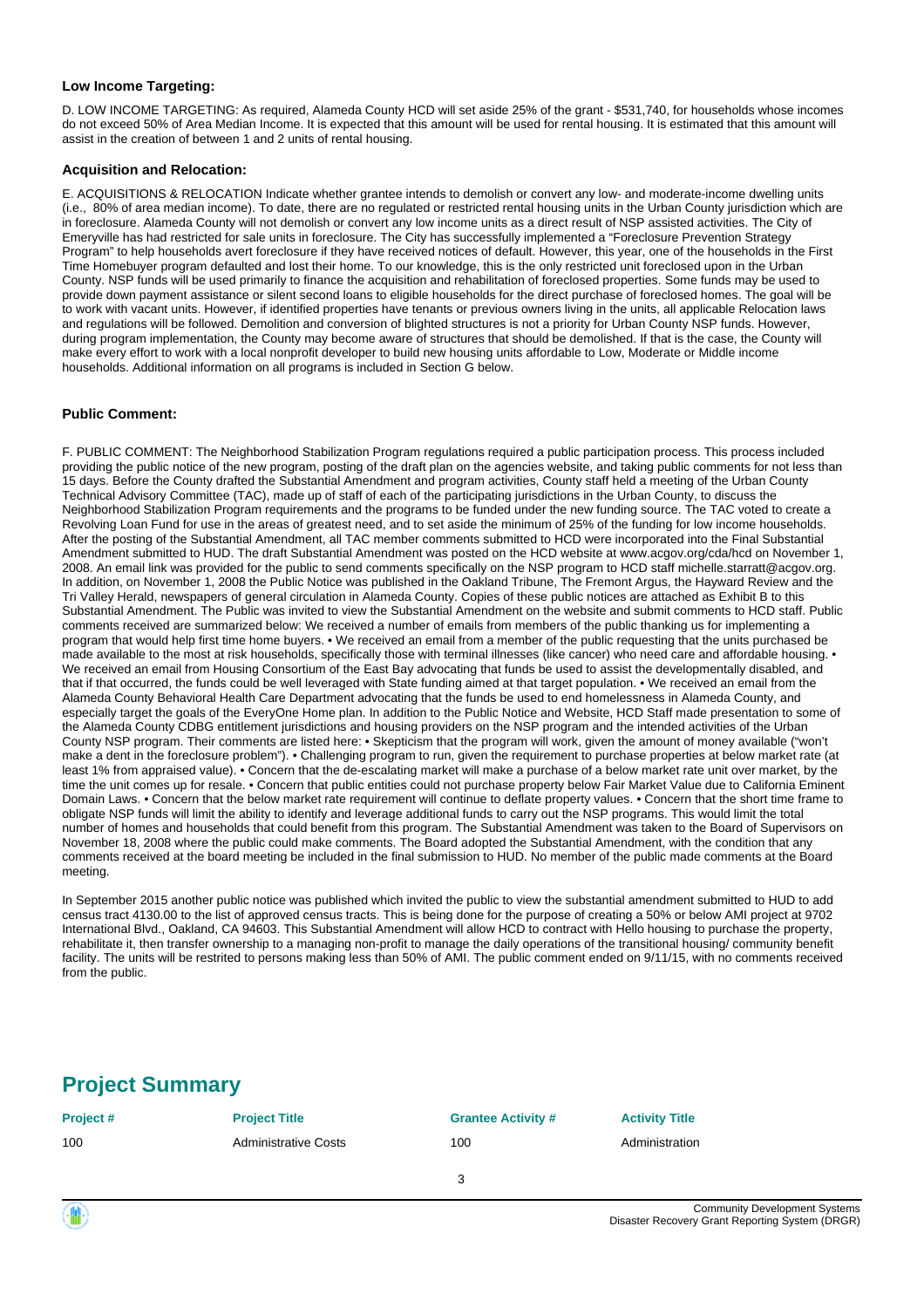| 120-Homeownership | 120-Homeownership                   | 200                           | Acquisition/Rehabilitaion/Resale |
|-------------------|-------------------------------------|-------------------------------|----------------------------------|
| 400 - LH 25       | <b>Transitional Shelter Housing</b> | 400 - LH 25                   | 9702 International Blvd          |
| 9999              | <b>Restricted Balance</b>           | No activities in this project |                                  |
| VLI-25% Rental    | VLI-25% Rental                      | 300                           | Rental Housing                   |

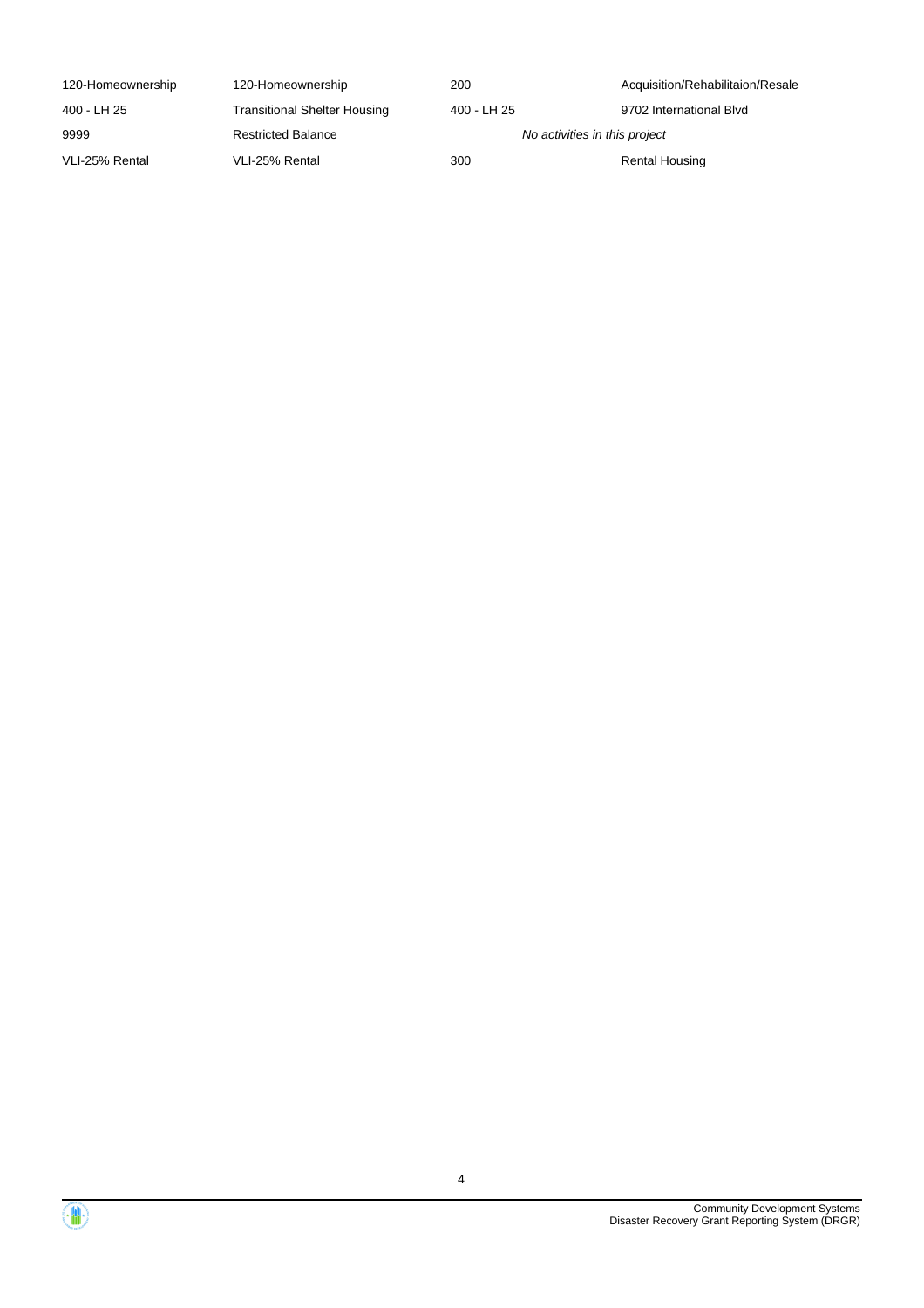# **Activities**

## **Project # / Title: 100 / Administrative Costs**

| <b>Grantee Activity Number:</b>                               | 100                   |                                         |                 |
|---------------------------------------------------------------|-----------------------|-----------------------------------------|-----------------|
| <b>Activity Title:</b>                                        | <b>Administration</b> |                                         |                 |
|                                                               |                       |                                         |                 |
| <b>Activitiy Type:</b>                                        |                       | <b>Activity Status:</b>                 |                 |
| Administration                                                |                       | Under Way                               |                 |
| <b>Project Number:</b>                                        |                       | <b>Project Title:</b>                   |                 |
| 100                                                           |                       | <b>Administrative Costs</b>             |                 |
| <b>Projected Start Date:</b>                                  |                       | <b>Projected End Date:</b>              |                 |
| 09/29/2008                                                    |                       | 03/01/2013                              |                 |
| <b>Project Draw Block by HUD:</b><br>Not Blocked              |                       | Project Draw Block Date by HUD:         |                 |
| <b>Activity Draw Block by HUD:</b><br>Not Blocked             |                       | <b>Activity Draw Block Date by HUD:</b> |                 |
| <b>Block Drawdown By Grantee:</b>                             |                       |                                         |                 |
| Not Blocked                                                   |                       |                                         |                 |
| <b>National Objective:</b>                                    |                       | <b>Total Budget:</b>                    | \$500,000.00    |
| Not Applicable - (for Planning/Administration or Unprogrammed |                       | <b>Other Funds</b>                      | \$0.00          |
| Funds only)<br><b>Environmental Assessment:</b>               |                       | <b>Total Funds</b>                      | \$500,000.00    |
| <b>Benefit Report Type:</b><br>NA                             |                       |                                         |                 |
| Activity is being carried out by Grantee:<br>No               |                       | Activity is being carried out through:  |                 |
| <b>Organization carrying out Activity:</b>                    |                       |                                         |                 |
| Alameda County Houisng and Community Development Department   |                       |                                         |                 |
| Proposed budgets for organizations carrying out Activity:     |                       |                                         |                 |
| <b>Responsible Organization</b>                               |                       | <b>Organization Type</b>                | <b>Proposed</b> |
| Alameda County Houisng and Community Development Department   |                       | Unknown                                 | \$212,692.70    |

**Location Description:**



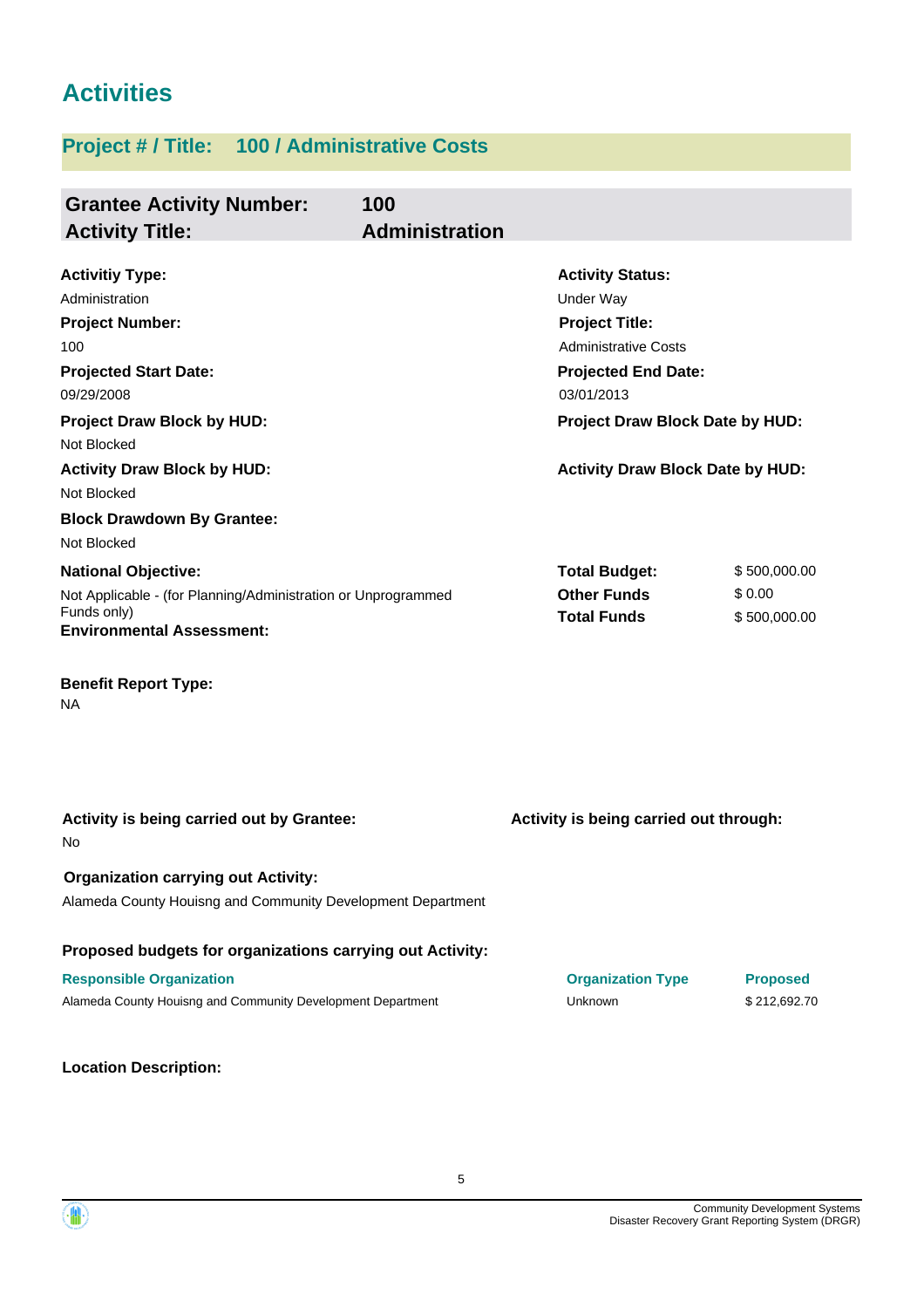Administration activities are carried out at HCD's office, at 224 W. Winton Ave, Room 108, Hayward CA 4544

#### **Activity Description:**

Grant administration inlcudes maintaining a relationship with HUD, entering into grant agreements, taking grant agreements to the Board of Supervisors, maintaining finanical records, drafting and issuing Request For Proposals, selecting organizations to carryout the activities, gaining Board of Supervisor approval for these activities, and updating and maintaing the DRGR financial system.

## **Project # / Title: 120-Homeownership / 120-Homeownership**

| <b>Grantee Activity Number:</b><br><b>Activity Title:</b>        | 200<br><b>Acquisition/Rehabilitaion/Resale</b> |                                         |            |                |
|------------------------------------------------------------------|------------------------------------------------|-----------------------------------------|------------|----------------|
| <b>Activitiy Type:</b>                                           |                                                | <b>Activity Status:</b>                 |            |                |
| Acquisition - general                                            |                                                | Completed                               |            |                |
| <b>Project Number:</b>                                           |                                                | <b>Project Title:</b>                   |            |                |
| 120-Homeownership                                                |                                                | 120-Homeownership                       |            |                |
| <b>Projected Start Date:</b>                                     |                                                | <b>Projected End Date:</b>              |            |                |
| 08/01/2009                                                       |                                                | 06/30/2014                              |            |                |
| <b>Project Draw Block by HUD:</b><br>Not Blocked                 |                                                | Project Draw Block Date by HUD:         |            |                |
| <b>Activity Draw Block by HUD:</b><br>Not Blocked                |                                                | <b>Activity Draw Block Date by HUD:</b> |            |                |
| <b>Block Drawdown By Grantee:</b><br>Not Blocked                 |                                                |                                         |            |                |
| <b>National Objective:</b>                                       |                                                | <b>Total Budget:</b>                    |            | \$2,347,251.88 |
| LMMI: Low, Moderate and Middle Income National Objective for     |                                                | <b>Other Funds</b>                      | \$0.00     |                |
| NSP Only<br><b>Environmental Assessment:</b><br><b>COMPLETED</b> |                                                | <b>Total Funds</b>                      |            | \$2,347,251.88 |
| <b>Benefit Report Type:</b><br>Direct (Households)               |                                                |                                         |            |                |
| <b>Proposed Beneficiaries</b>                                    | <b>Total</b>                                   | Low                                     | <b>Mod</b> | Low/Mod%       |
| # Owner Households                                               | 8                                              |                                         | 8          | 100.00         |
| # of Households                                                  | 8                                              |                                         | 8          | 100.00         |
| # of Permanent Jobs Created                                      |                                                |                                         |            | 0.0            |
| <b>Proposed Accomplishments</b>                                  |                                                | <b>Total</b>                            |            |                |
| # of Singlefamily Units                                          |                                                | 8                                       |            |                |

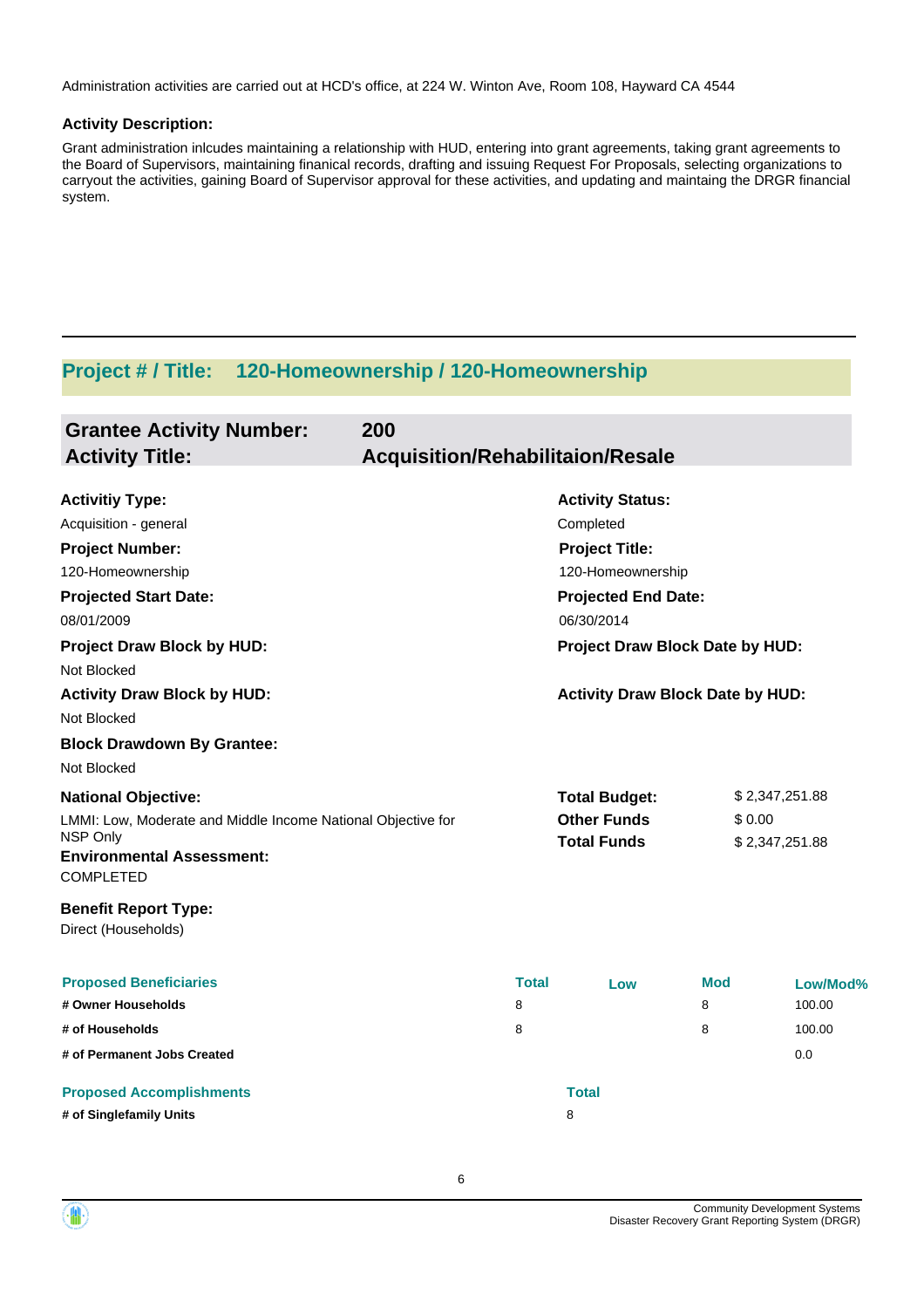| # of Housing Units                        | 8 |
|-------------------------------------------|---|
| # of Parcels acquired voluntarily         | 8 |
| # of Parcels acquired by admin settlement |   |
| # of Parcels acquired by condemnation     |   |
| # of buildings (non-residential)          | 8 |
| # of Properties                           | 8 |

No **Activity is being carried out by Grantee:**

#### **Organization carrying out Activity:**

Hallmark Community Solutions

#### **Proposed budgets for organizations carrying out Activity:**

| <b>Responsible Organization</b>     | <b>Organization Type</b> | <b>Proposed</b> |
|-------------------------------------|--------------------------|-----------------|
| <b>Hallmark Community Solutions</b> | Non-Profit               |                 |

**Activity is being carried out through:**

#### **Location Description:**

Activities will take place in qualified census tracts in unincorpoated Alameda County and the City of Newark.

#### **Activity Description:**

Acquisition, Rehabilitation and Resale of foreclosed upon homes.

## **Project # / Title: 400 - LH 25 / Transitional Shelter Housing**

| <b>Grantee Activity Number:</b> | 400 - LH 25             |
|---------------------------------|-------------------------|
| <b>Activity Title:</b>          | 9702 International Blvd |

| <b>Activitiy Type:</b>                             | <b>Activity Status:</b>                 |
|----------------------------------------------------|-----------------------------------------|
| Rehabilitation/reconstruction of public facilities | Under Way                               |
| <b>Project Number:</b>                             | <b>Project Title:</b>                   |
| 400 - LH 25                                        | <b>Transitional Shelter Housing</b>     |
| <b>Projected Start Date:</b>                       | <b>Projected End Date:</b>              |
| 09/01/2015                                         | 09/30/2017                              |
| <b>Project Draw Block by HUD:</b>                  | Project Draw Block Date by HUD:         |
| Not Blocked                                        |                                         |
| <b>Activity Draw Block by HUD:</b>                 | <b>Activity Draw Block Date by HUD:</b> |

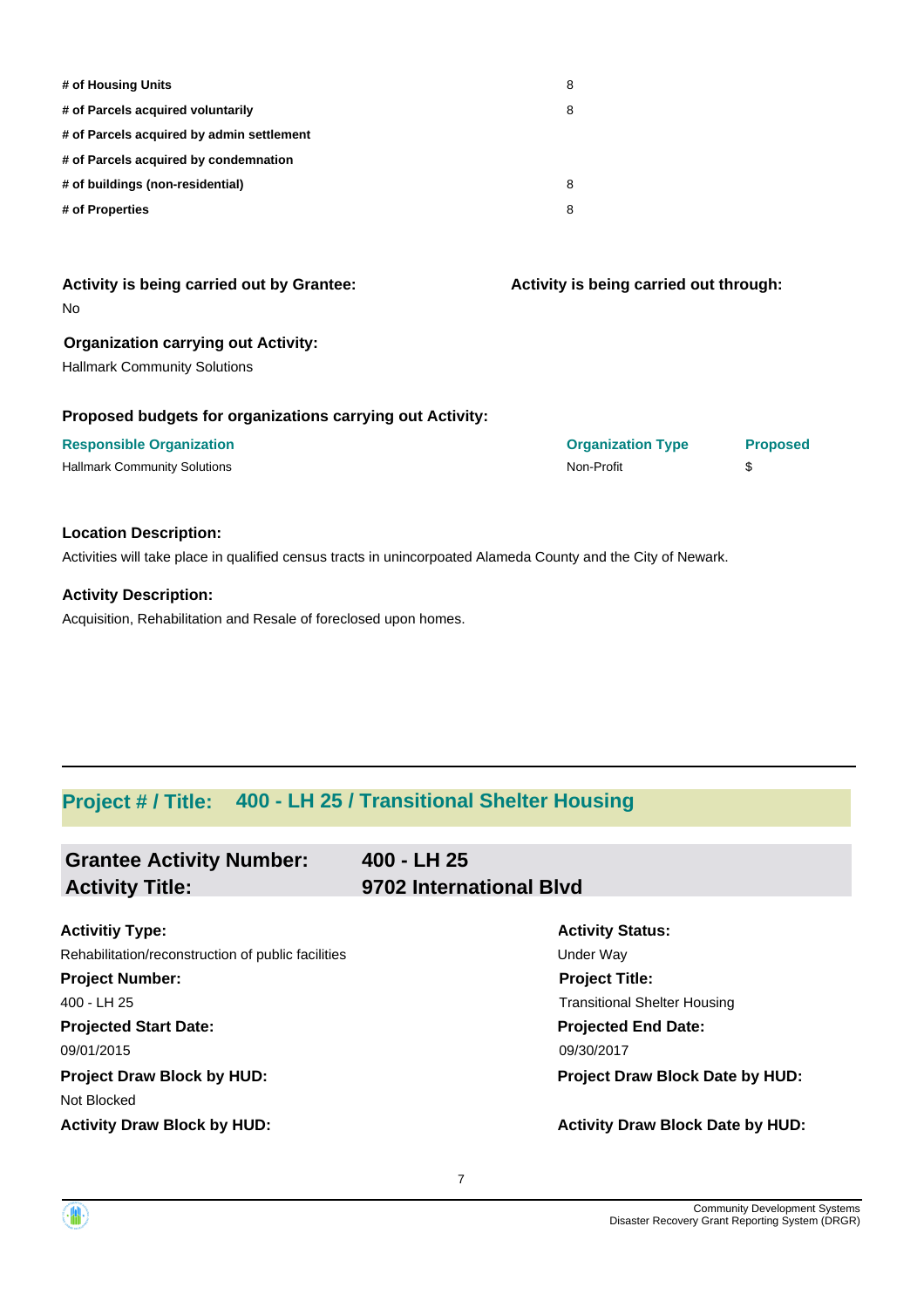| Not Blocked                                                                                                                                                                                   |                                                                  |                                        |
|-----------------------------------------------------------------------------------------------------------------------------------------------------------------------------------------------|------------------------------------------------------------------|----------------------------------------|
| <b>Block Drawdown By Grantee:</b>                                                                                                                                                             |                                                                  |                                        |
| Not Blocked                                                                                                                                                                                   |                                                                  |                                        |
| <b>National Objective:</b><br>LH25: Funds targeted for housing for households whose incomes<br>are at or under 50% Area Median Income.<br><b>Environmental Assessment:</b><br><b>UNDERWAY</b> | <b>Total Budget:</b><br><b>Other Funds</b><br><b>Total Funds</b> | \$237,250.00<br>\$0.00<br>\$237,250.00 |
| <b>Benefit Report Type:</b><br><b>NA</b>                                                                                                                                                      |                                                                  |                                        |
| <b>Proposed Accomplishments</b><br># of Singlefamily Units                                                                                                                                    | <b>Total</b>                                                     |                                        |
| # of Multifamily Units                                                                                                                                                                        | 8                                                                |                                        |
| # of Housing Units                                                                                                                                                                            | 8                                                                |                                        |
| # of Elevated Structures                                                                                                                                                                      | 1                                                                |                                        |
| # of Public Facilities                                                                                                                                                                        | 1                                                                |                                        |
| Activity is being carried out by Grantee:<br>No                                                                                                                                               | Activity is being carried out through:                           |                                        |
| <b>Organization carrying out Activity:</b>                                                                                                                                                    |                                                                  |                                        |

Hallmark Community Solutions

#### **Proposed budgets for organizations carrying out Activity:**

Hallmark Community Solutions **Non-Profit** \$ 0.00

#### **Location Description:**

This is a tax defaulted transitional housing facility located at 9702 International Blvd in Oakland Ca.

#### **Activity Description:**

This is currently a transitional housing facility that may continue to be transitional housing, but may also shift to a shelter, as the configuration of the building is better suited to a shelter use than transitional housing. Therefore we are using the public facility use. This will be an acquisition of a vacant blighted structure, and the redevelopment of it.

## **Project # / Title: VLI-25% Rental / VLI-25% Rental**

**Responsible Organization Organization Type Proposed**

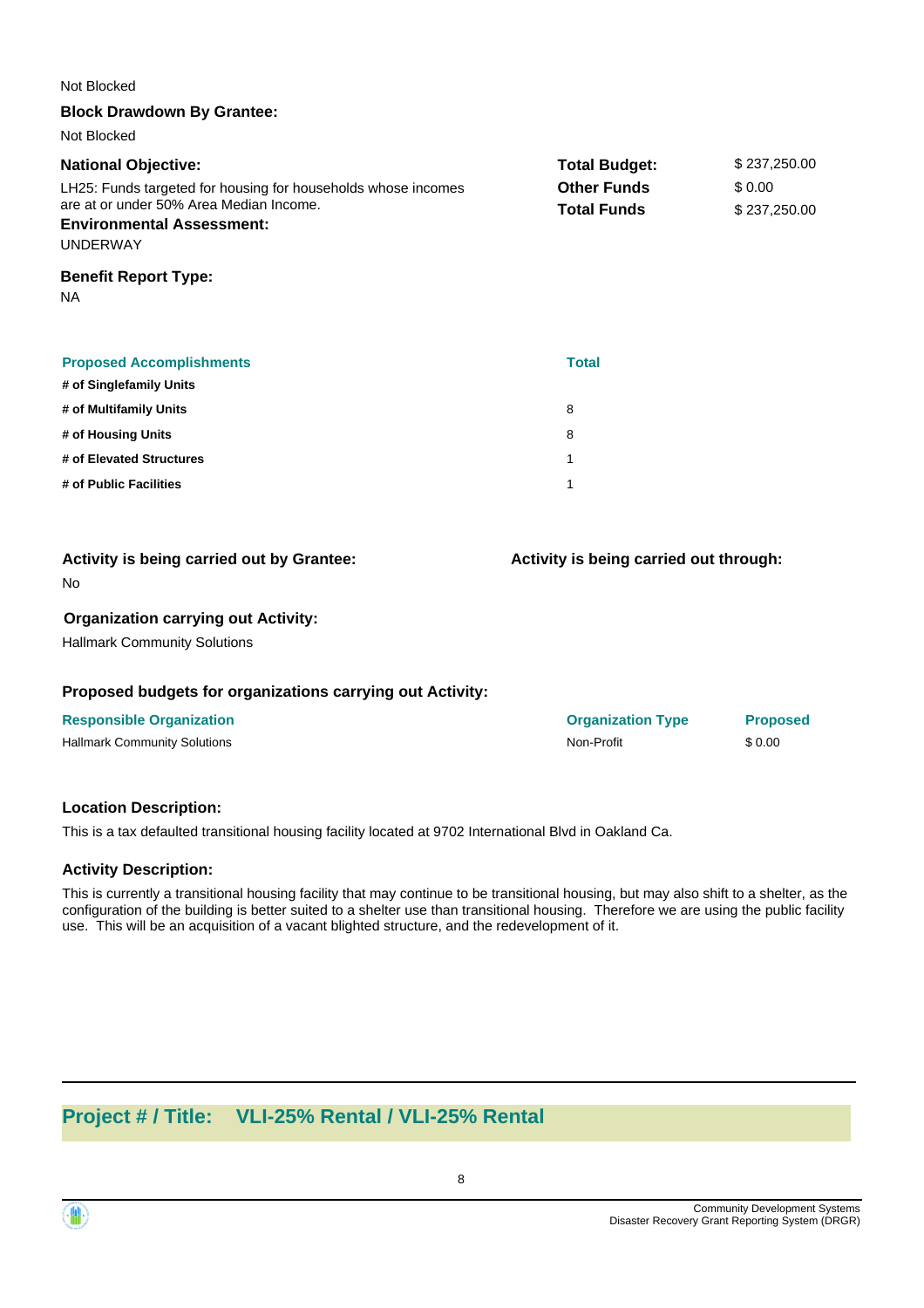| <b>Grantee Activity Number:</b><br><b>Activity Title:</b>                                      | 300<br><b>Rental Housing</b> |                                         |                |
|------------------------------------------------------------------------------------------------|------------------------------|-----------------------------------------|----------------|
|                                                                                                |                              |                                         |                |
| <b>Activitiy Type:</b>                                                                         |                              | <b>Activity Status:</b>                 |                |
| Acquisition - general                                                                          |                              | Under Way                               |                |
| <b>Project Number:</b>                                                                         |                              | <b>Project Title:</b>                   |                |
| VLI-25% Rental                                                                                 |                              | VLI-25% Rental                          |                |
| <b>Projected Start Date:</b>                                                                   |                              | <b>Projected End Date:</b>              |                |
| 08/01/2009                                                                                     |                              | 12/31/2016                              |                |
| <b>Project Draw Block by HUD:</b>                                                              |                              | Project Draw Block Date by HUD:         |                |
| Not Blocked                                                                                    |                              |                                         |                |
| <b>Activity Draw Block by HUD:</b>                                                             |                              | <b>Activity Draw Block Date by HUD:</b> |                |
| Not Blocked                                                                                    |                              |                                         |                |
| <b>Block Drawdown By Grantee:</b>                                                              |                              |                                         |                |
| Not Blocked                                                                                    |                              |                                         |                |
| <b>National Objective:</b>                                                                     |                              | <b>Total Budget:</b>                    | \$1,036,640.83 |
| LH25: Funds targeted for housing for households whose incomes                                  |                              | <b>Other Funds</b>                      | \$0.00         |
| are at or under 50% Area Median Income.<br><b>Environmental Assessment:</b><br><b>UNDERWAY</b> |                              | <b>Total Funds</b>                      | \$1,036,640.83 |
| <b>Benefit Report Type:</b>                                                                    |                              |                                         |                |
| Direct (Households)                                                                            |                              |                                         |                |

| <b>Proposed Beneficiaries</b>             | <b>Total</b> | Low | <b>Mod</b> | Low/Mod% |
|-------------------------------------------|--------------|-----|------------|----------|
| # Renter Households                       | 9            | 9   |            | 100.00   |
| # of Households                           | 9            | 9   |            | 100.00   |
| # of Permanent Jobs Created               |              |     |            | 0.0      |
| <b>Proposed Accomplishments</b>           | <b>Total</b> |     |            |          |
| # of Singlefamily Units                   | 3            |     |            |          |
| # of Housing Units                        | 3            |     |            |          |
| Total acquisition compensation to owners  |              |     |            |          |
| # of Parcels acquired voluntarily         | 3            |     |            |          |
| # of Parcels acquired by admin settlement |              |     |            |          |
| # of Parcels acquired by condemnation     | 3            |     |            |          |
| # of buildings (non-residential)          | 3            |     |            |          |
| # of Properties                           | 3            |     |            |          |
|                                           |              |     |            |          |